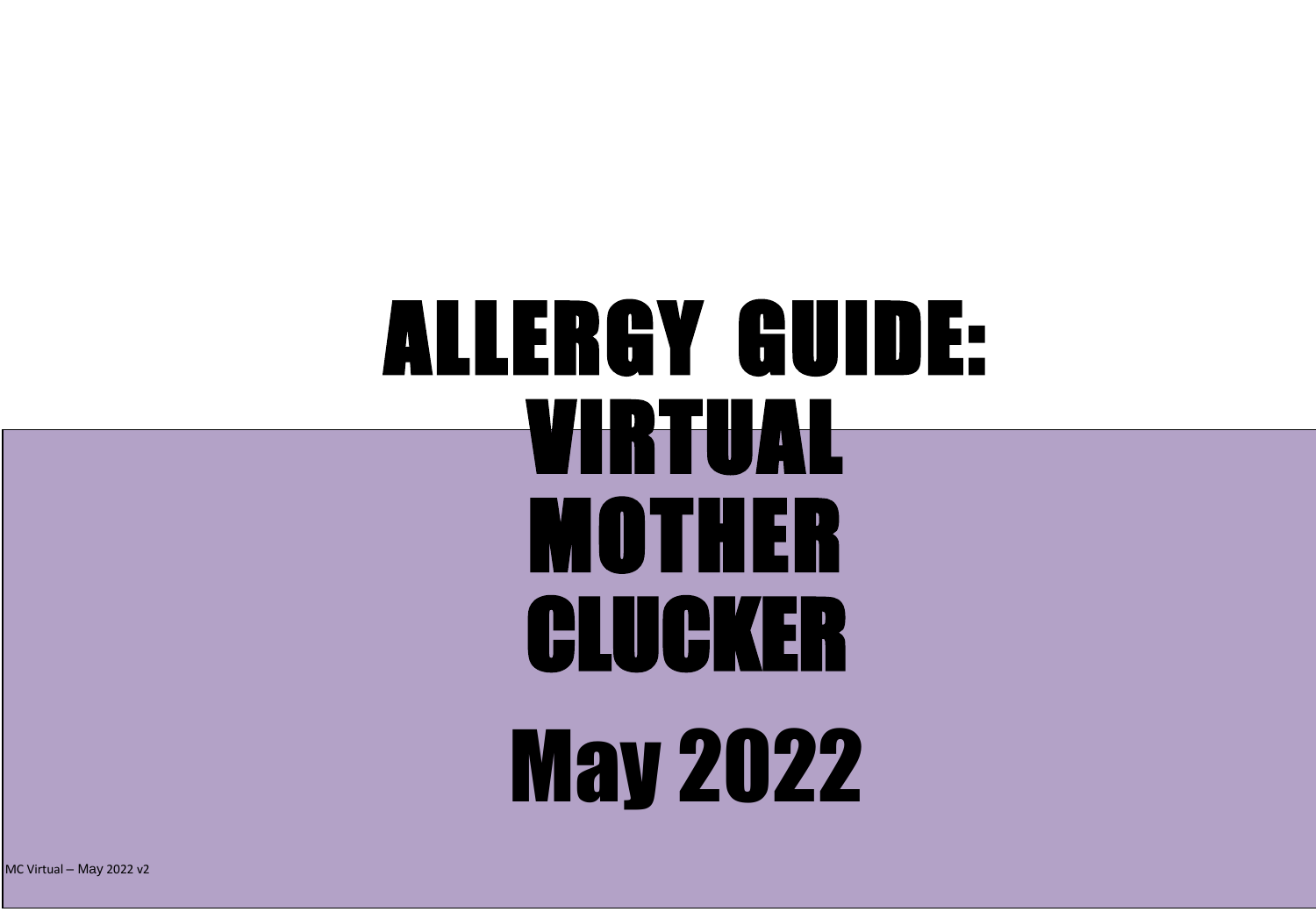## HOW TO USE THE **ALLERGY GUIDE:**

- 1 Find the menu item you would like to order
- 1 *Trova il prodotto che vorresti ordinare*
- 1 Encuentra lo que usted quiere pedir del menú
- 1 *Wybierz pozycje z menu ktora chcialbys zamowic*.
- 2 Find the allergen/s you suffer with
- 2 *Trova l'allergene/i di cui soffri*
- 2 Encuentra la alergia/s de la que sufres.
- 2 Z*najdz alergeny na ktore jestes uczulony*.
- 3 Follow the line of the menu item across tothe allergen
- 3 *Segui la line del prodotto scelto in croce con iltuo allergene*
- 3 Siga la línea del producto que usted a elegidohasta la alergia que usted padezca.
- 3 *Postępuj zgodnie z wierszem pozycji menuw kierunku alergenu*

|                                      | SUITABLE FOR? |        |      |      |             |          | <b>DOES IT CONTAIN?</b>   |     |      |                                   |     |      |      |        |                 |                    |       |
|--------------------------------------|---------------|--------|------|------|-------------|----------|---------------------------|-----|------|-----------------------------------|-----|------|------|--------|-----------------|--------------------|-------|
|                                      | Vegetarians   | Vegans | Milk | Fish | Crustaceans | Molluses | Gluten containing Cereals | Egg | Nuts | Peanuts   Soya   Celery   Mustard |     |      |      | Garlic | Sesame<br>Seeds | Sulphur<br>Dioxide | Lupin |
| <b>BURGERS</b>                       |               |        |      |      |             |          |                           |     |      |                                   |     |      |      |        |                 |                    |       |
| CHICKEN SANDWICH                     |               |        | Yes. |      |             |          | Yes, Wheat & Rye          | Yes |      |                                   | M   | Yes: | Yes  |        |                 |                    |       |
| I CLUCK BUN                          |               |        | Yes. |      |             |          | Yes, Wheat & Rye          | Yes |      |                                   | M   | Yes  | Yes. |        |                 |                    |       |
| <b>CLUCK BUN WITH HOT SAUCE</b>      |               |        | Yes. |      |             |          | Yes, Wheat, Barley & Rye  | Yes |      |                                   | ıй  | Yes  | Yes  | Yes    |                 |                    |       |
| <b>DOUBLE CLUCK</b>                  |               |        | Yes. |      |             |          | Yes, Wheat & Rye          | Yes |      |                                   | W.  | Yes: | Yes  |        |                 |                    |       |
| <b>I DOUBLE CLUCK WITH HOT SAUCE</b> |               |        | Yes. |      |             |          | Yes, Wheat, Barley & Rye  | Yes |      |                                   | NV. | Yes  | Yes  | Yes    |                 |                    |       |
| <b>HALLOUMI</b>                      | Vegetariaz    |        | Yes. |      |             |          | Yes, Wheat & Rye          | Yes |      |                                   | M   | Yes  | Yes. |        |                 |                    |       |
| HALLOUMI VITH HOT SAUCE              | Veget         |        | Yes  |      |             |          | Yes, Wheat, Barley & Rye  | Yes |      |                                   | M   | Yes  | Yes  | Yes    |                 |                    |       |
|                                      |               |        |      |      |             |          |                           |     |      |                                   |     |      |      |        |                 |                    |       |

- 4 If the box says 'yes' the menu item containsthat allergen and will not be safe for you
- 4 *Se il quadrato dice 'si', il prodottocontiene quell'allergene e quindi e' da evitare*
- 4 Si en el cuadro pone 'yes' 'si' quiere decir que el alimento que usted a elegido contiene esaalergia y no sería seguro para consumirlo
- 4 *Jezeli w rubryce napisane jest 'yes' to znaczy, ze danie zawiera dany alergen i nie powinienes go spozywac.*
- 5 If there is an **'M'** in the box, the menu item may contain traces of that allergen, and may not be safe for you to eat
- 5 *Se nel quadrato c'e' una stella, il prodottopotrebbe contenere delle traccie di quell'allergene e quindi potrebbe non essere sicuro da mangiare*
- 5 Si hay un asterisco dentro del recuadro, quiere decir que el alimento puede contener trazas de dicha alergia y puede no ser seguro para usted consumirlo.
- 5 *Jezeli w rubryce jest gwiazdka to znaczy, ze danie zawiera sladowe ilosci danego alergenu wiec nie jest zalecane jego spozycie.*
- 6 If the box is empty, the menu item is safe for you to eat. If you have any questions, ask a member ofstaff
- 6 *Se il quadrato e' vuoto, il prodotto e' sicuro da mangiare. Per qualsiasi domanda, chiedi ad unmembro dello staff*
- 6 Si el recuadro está vacío, quiere decir que ustedpuede consumir dicho alimento con total seguridad ya que no contiene la alergia. Si tiene alguna duda, por favor pregunta a algún miembro del equipo.
- 6 *Jezeli rubryka jest pusta to znaczy, ze nie ma zadnych przeciwskazan odnosnie spozycia.*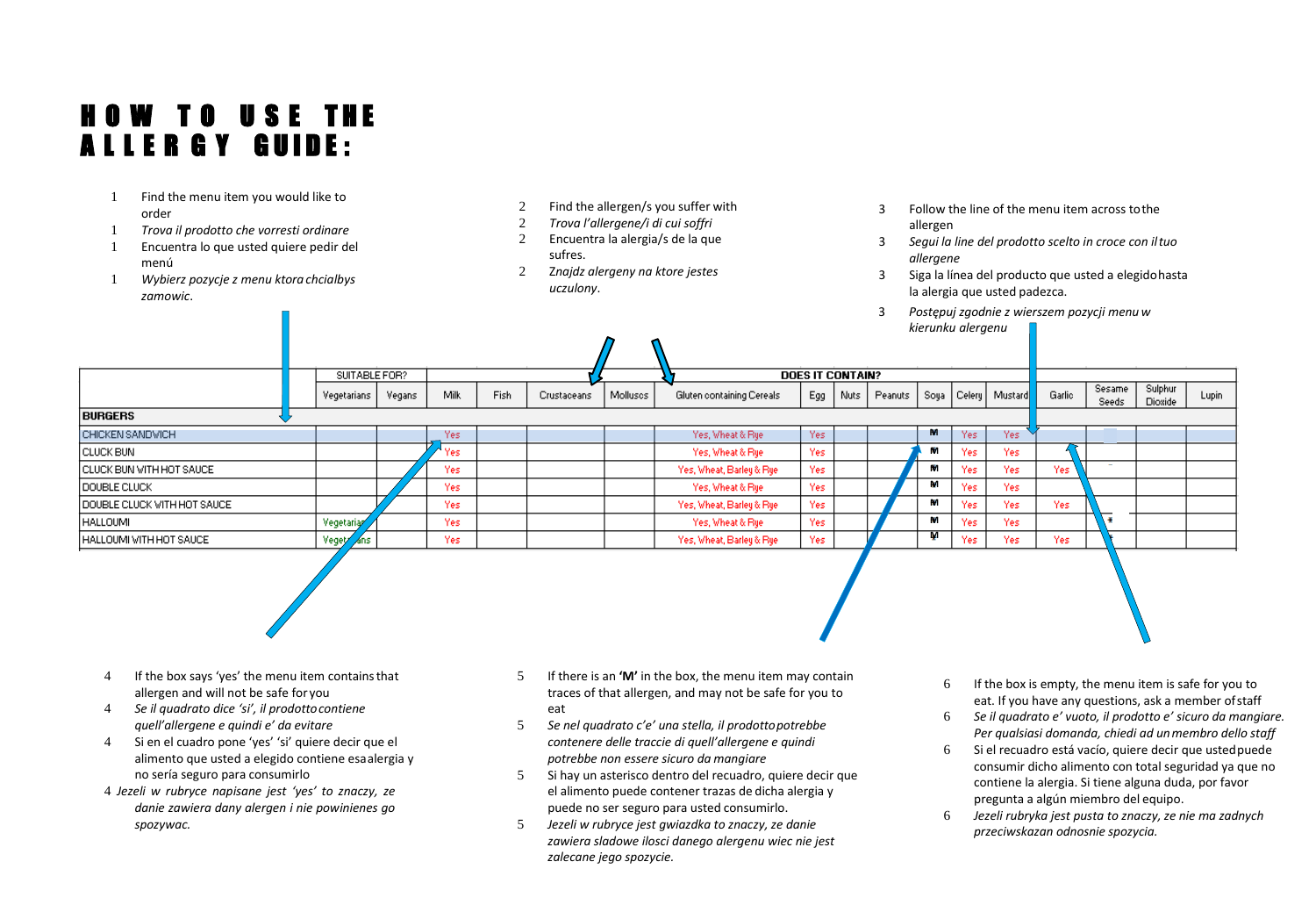## ALLER GY GUIDE

Our guide details the allergenic ingredients that can be found in our food.

**M** - These products do not contain the listed allergen, but the ingredient was manufactured in an environment where this allergen is present. OR there is a risk of cross contamination from our kitchen processes. Therefore, cross-contamination, whilst unlikely, is possible.

**If you have any questions, you must speak to a member of the management team.**

**Please note: If you have an allergy, due to the importance we place on ensuring your order is taken and cooked with your allergen or dietary requirements in mind, we are only able to accept these orders through walk in takeout orders. Please contact the restaurant directly.**

We list the following allergens in this guide.

- **- CELERY**
- **- CEREALS CONTAINING GLUTEN** (BARLEY, OATS, RYE, WHEAT)
- **- CRUSTACEAN**
- **- EGG**
- **- FISH**
- **- LUPIN**
- **- MILK**
- **- MOLLUSC**
- **- MUSTARD**
- **- NUT** (ALMOND, BRAZIL, CASHEW, CHESTNUT, HAZEL NUT, MACADAMIA, PECAN, PISTACHIO, QUEENSLAND, WALNUT)
- **- PEANUT**
- **- SESAME SEED**
- **- SOYA**
- **- SULPHUR DIOXIDE / SULPHITES**

**M** - These products do not contain the listed allergen, but the ingredient was manufactured in an environment where this allergen is present. OR there is a risk of cross contamination from our kitchen processes. Therefore, cross-contamination, whilst unlikely, is possible.

We do not declare every ingredient used within a dish on this menu, and recipes may be subject to change. We will do our very best to accommodate you, and whilst every effort is made to minimise cross-contamination, our ingredients are manufactured, and our dishes are prepared, in environments where allergens are present. We cannot therefore guarantee that any item on our menu is 100% allergen-free. If you have further questions, you must speak to theManager.